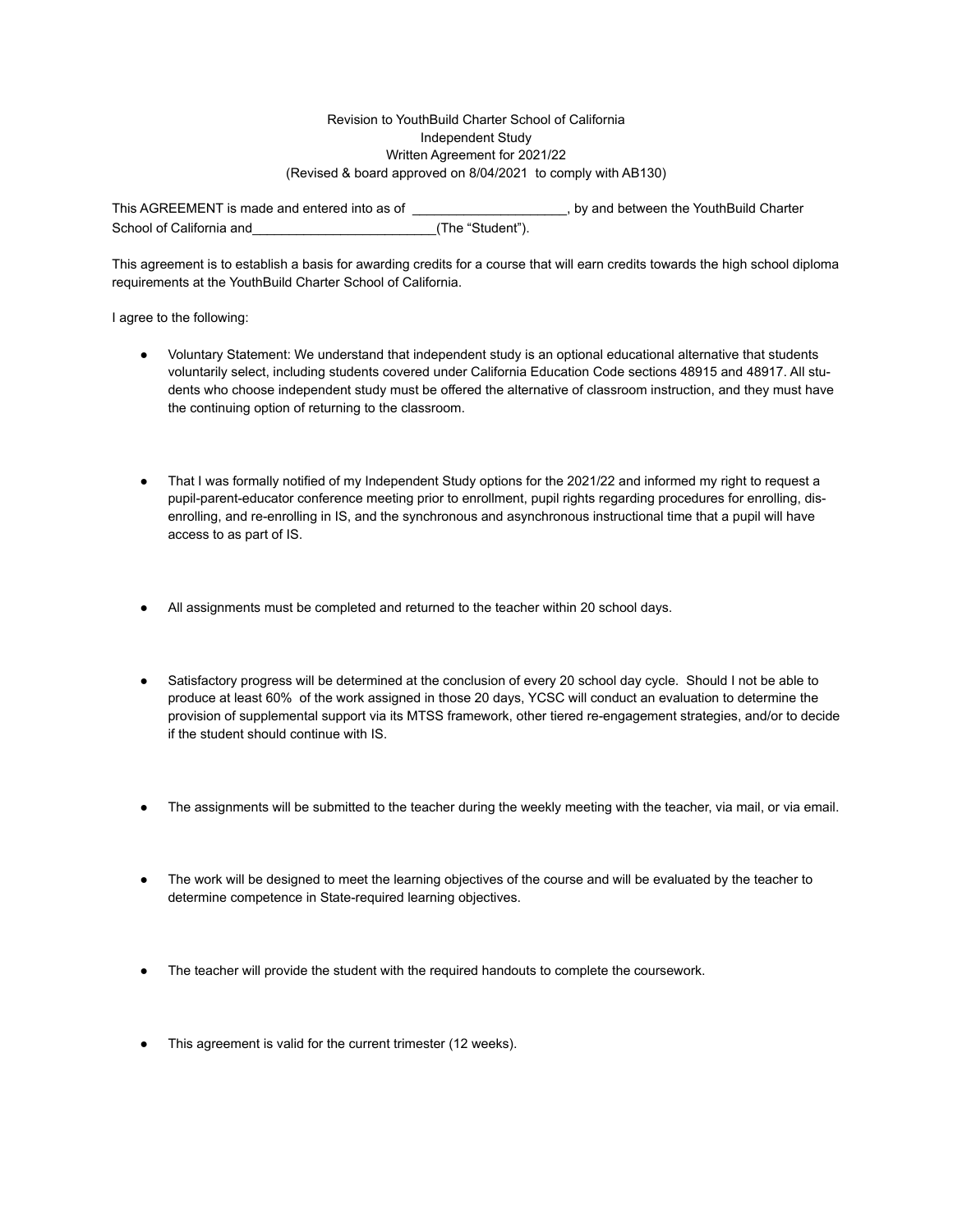- Five credits will be awarded to the student for the completion of each course.
- I understand that YCSC will provide academic and other support to address my academic and/or social emotional needs. YCSC will also provide support to me if I need assistance if I am an English learner, if I am a student with exceptional needs as needed to be consistent with my individualized education program or plan pursuant to Section 504 of the Rehabilitation Act of 1973 (29 U.S.C. Sec. 794), if I am a student in foster care, if I am a student experiencing homelessness, and if I am a student requiring mental health support.
- The option to use electronic signatures if YCSC chooses to utilize electronic signatures for written agreements.

 For 2021/22: I have also been made aware that this written agreement fully complies with the 2021/22 revisions to independent study required by AB 130 and addresses at least all of the following:

- The manner, time, frequency, and place for submitting a pupil's assignments, for reporting the pupil's academic progress, and for communicating with a pupil's parent or guardian regarding academic progress.
- The objectives and methods of study for the pupil's work, and the methods used to evaluate that work.
- The specific resources, including materials and personnel that will be made available to the pupil. These resources shall include confirming or providing access for all pupils to the connectivity and devices adequate to participate in the academic program and complete assigned work.
- A statement of the policies adopted regarding the maximum length of time allowed between the assignment and the completion of a pupil's assigned work, the level of satisfactory educational progress, and the number of missed assignments allowed prior to an evaluation of whether or not the pupil should be allowed to continue in independent study. The level of satisfactory educational progress and missed assignments shall conform to the requirements specified above in this policy.
- The duration of the independent study agreement, including the beginning and ending dates for participating in independent study, recognizing that no independent study agreement shall be valid for any period longer than one school year.
- A statement of the number of course credits, or for elementary grades pupils, other measures of academic accomplishment appropriate to the agreement, to be earned by the pupil upon completion.
- A statement detailing the academic and other supports that will be provided to address the needs of pupils who are not performing at grade level, or need support in other areas such as English learners, individuals with exceptional needs as needed to be consistent with the student's individualized education program or plan pursuant to Section 504 of the Rehabilitation Act of 1973 (29 U.S.C. Sec. 794), pupils in foster care, pupils experiencing homelessness, and pupils requiring mental health support.